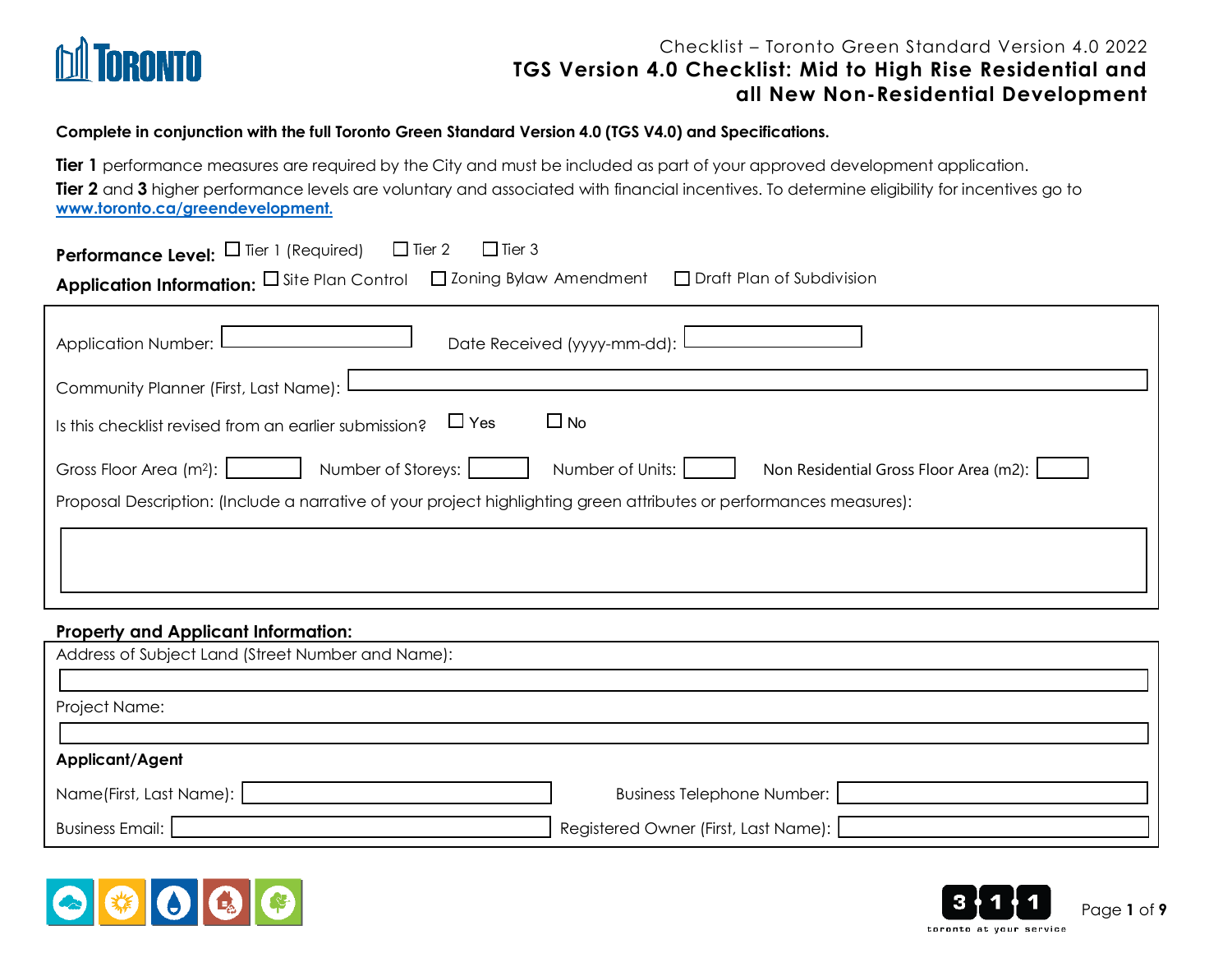

TGS Documentation includes the submission of the completed Tier 1 TGS Checklist and the Statistics Template updated with each planning submission. All sections must be completed for SPA. The TGS Statistics Template is provided on the Project Statistics Plan with each submission in addition to the TGS Checklist. For projects pursuing Tier 2 or 3, a separate TGS High Performance checklist must be submitted prior to NOAC.

# **Tier 1: Air Quality**

| Section        | Development<br>Feature                          | Tier 1 Performance Measure<br>(See full standards and specifications for<br>details and definitions)       | Documentation Required for Site Plan Approval<br>(Sections marked with an asterisk* are required<br>for Rezoning or Subdivision applications)                                                                                                                                       | Plans and Drawings   |
|----------------|-------------------------------------------------|------------------------------------------------------------------------------------------------------------|-------------------------------------------------------------------------------------------------------------------------------------------------------------------------------------------------------------------------------------------------------------------------------------|----------------------|
| *AQ 1.1        | Single-<br>Occupant<br><b>Vehicle Trips</b>     | Reduce single occupancy vehicles trips<br>by 25%                                                           | $\Box$ Transportation Impact Study (TIS) includes<br>TDM analysis (if applicable)                                                                                                                                                                                                   | Plan Numbers:        |
| <b>*AQ 1.2</b> | <b>Electric Vehicle</b><br>Infrastructure       | Parking spaces equipped with an<br>Energized Outlet in accordance with<br>Zoning Bylaw 569-2013 as amended | $\Box$ TGS V4.0 Statistics Template<br>$\Box$ Project parking statistics include number<br>and location of EV spaces<br>$\Box$ Notations indicate location of EV spaces,<br>performance level and EVEMS on Parking                                                                  | Plan Numbers:        |
| *AQ 2.1        | <b>Bicycle Parking</b><br>Rates                 | Bicycle parking rates in accordance<br>with Zoning Bylaw 569-2013                                          | $\Box$ TGS V4.0 Statistics Template<br>Project statistics include rates, number and<br>type (long-term/short-term) of bicycle<br>parking spaces<br>Summary table includes number, type and<br>% of net floor area occupied by bicycle<br>parking for each parking floor or at-grade | <b>Plan Numbers:</b> |
| <b>*AQ 2.2</b> | Long-term<br><b>Bicycle Parking</b><br>Location | Long-term bicycle parking, secure<br>controlled-access in accordance with<br>Zoning Bylaw 569-2013:        | $\Box$ Notations on Parking Plans to indicate the<br>number of long-term parking spaces in<br>each secure bicycle parking area                                                                                                                                                      | <b>Plan Numbers:</b> |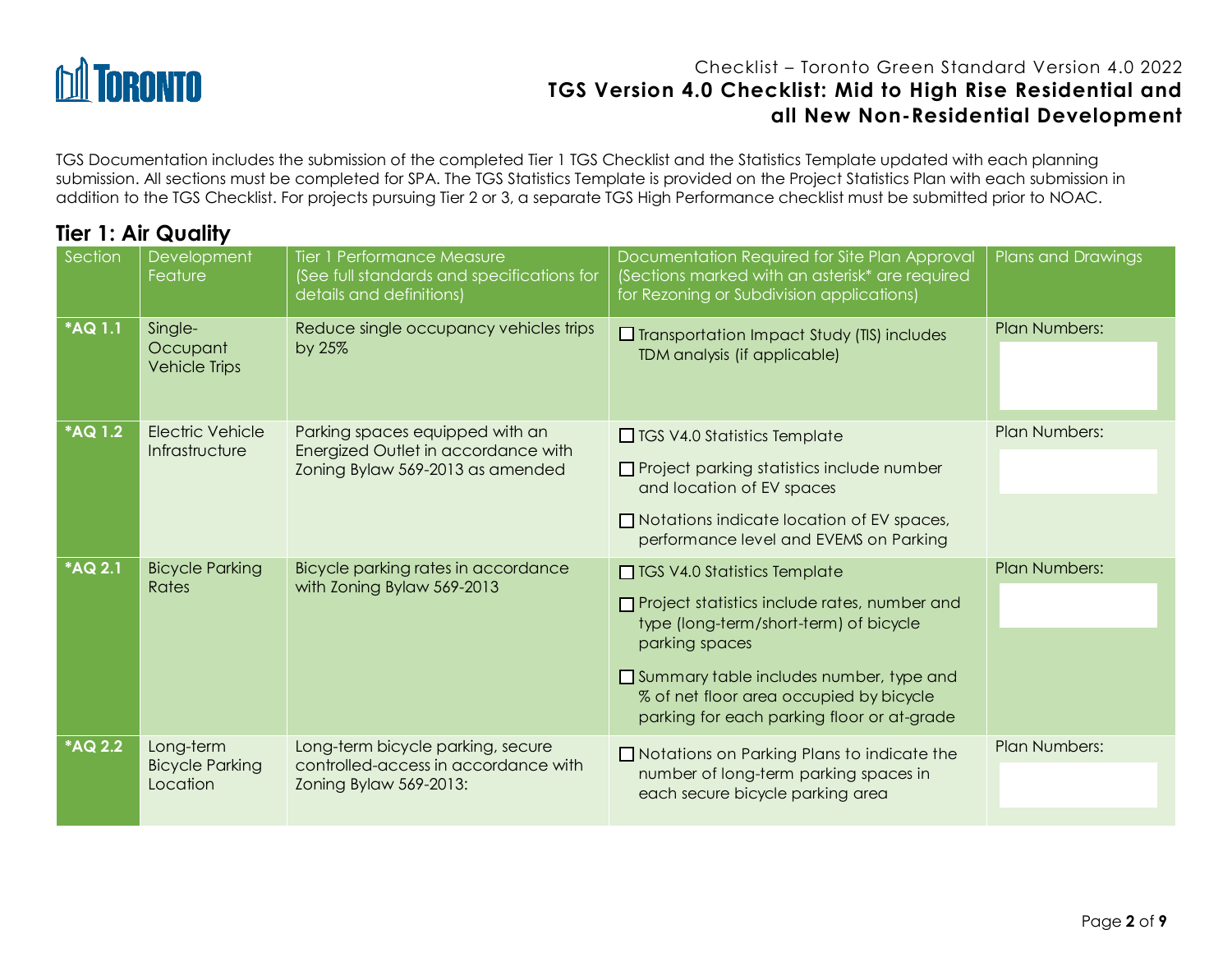

| Section        | Development<br>Feature                           | Tier 1 Performance Measure<br>(See full standards and specifications for<br>details and definitions)                                        | Documentation Required for Site Plan Approval<br>(Sections marked with an asterisk* are required<br>for Rezoning or Subdivision applications) | Plans and Drawings   |
|----------------|--------------------------------------------------|---------------------------------------------------------------------------------------------------------------------------------------------|-----------------------------------------------------------------------------------------------------------------------------------------------|----------------------|
| *AQ 2.3        | Short-term<br><b>Bicycle Parking</b><br>Location | Short-term bicycle parking, highly visible<br>and publicly accessible location in<br>accordance with Zoning Bylaw 569-2013                  | $\Box$ Notations on Parking Plans or Site Plan<br>indicate location and the number of short-<br>term spaces in each bicycle parking area      | <b>Plan Numbers:</b> |
| *AQ 2.4        | <b>Electric Bike</b><br>Infrastructure           | 15% of parking spaces equipped with<br>Energized Outlet (120 V)                                                                             | □ Notations on Parking Plan includes location<br>and performance level on parking plans                                                       | <b>Plan Numbers:</b> |
| <b>*AQ 2.5</b> | Shower &<br><b>Change Facilities</b>             | Shower and change facilities in<br>accordance with Zoning Bylaw 569-2013                                                                    | $\Box$ Notations indicate location and number of<br>shower and change facilities                                                              | <b>Plan Numbers:</b> |
| <b>*AQ 2.6</b> | Publically<br>Accessible Bike<br>Parking         | At least 10 additional publicly<br>accessible, short-term bicycle parking<br>spaces, at-grade on the site or within<br>the public boulevard | $\Box$ Notations on Plans include location and<br>number of spaces                                                                            | <b>Plan Numbers:</b> |
| AQ 3.1         | Connectivity                                     | Pedestrian walkways                                                                                                                         | Notations on Site Plan, Landscape Plans<br>and Details                                                                                        | <b>Plan Numbers:</b> |
| AQ 3.2         | Sidewalk Space                                   | Minimum 2.1 meter pedestrian clearway                                                                                                       | $\Box$ Notations on Plans and Details                                                                                                         | <b>Plan Numbers:</b> |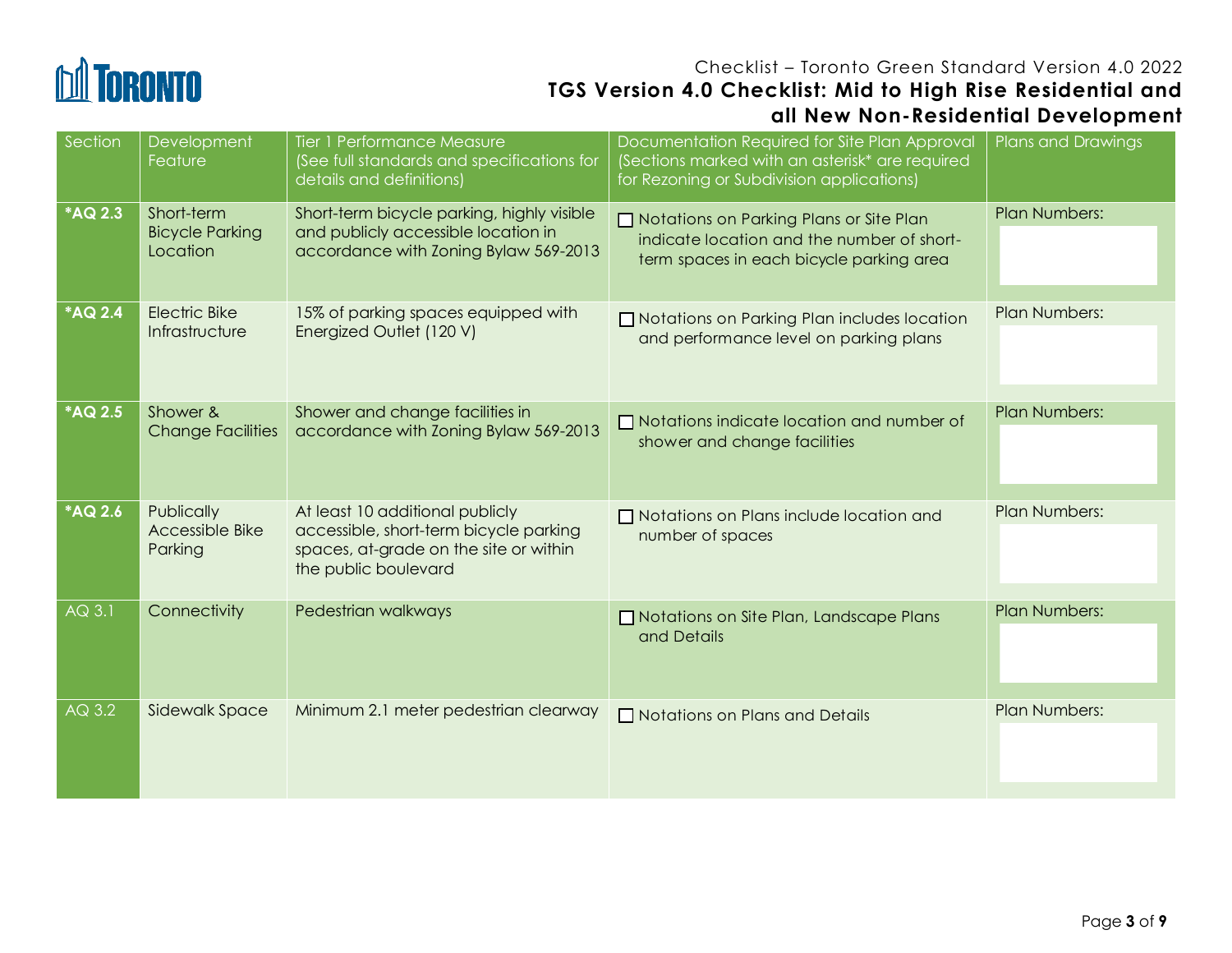

| Section  | <b>Development</b><br>Feature | Tier 1 Performance Measure<br>(See full standards and specifications for<br>details and definitions) | Documentation Required for Site Plan Approval<br>(Sections marked with an asterisk* are required<br>for Rezoning or Subdivision applications) | <b>Plans and Drawings</b> |
|----------|-------------------------------|------------------------------------------------------------------------------------------------------|-----------------------------------------------------------------------------------------------------------------------------------------------|---------------------------|
| AQ 3.3   | Weather<br>Protection         | Covered outdoor waiting areas                                                                        | $\Box$ Notations on Plans and Details                                                                                                         | <b>Plan Numbers:</b>      |
| $AC$ 3.4 | Pedestrian<br>Lighting        | Pedestrian-scale lighting                                                                            | $\Box$ Notations on Plans and Details<br>$\Box$ Lighting Plan                                                                                 | Plan Numbers:             |

# **Tier 1: Buildings Energy, Emissions and Resilience**

| Section        | <b>Development</b><br><b>Feature</b>  | Tier 1 Performance Measure<br>(See full standards and specifications<br>for details and definitions)                                      | Documentation Required for Site Plan Approval<br>(Sections marked with an asterisk* are required<br>for Rezoning or Subdivision applications) | <b>Plans and Drawings</b> |
|----------------|---------------------------------------|-------------------------------------------------------------------------------------------------------------------------------------------|-----------------------------------------------------------------------------------------------------------------------------------------------|---------------------------|
| <b>GHG 1.1</b> | Greenhouse Gas<br>Emissions Limits    | Demonstrate an annual Greenhouse<br>Gas Intensity (GHGI) that meets the<br><b>TGS performance limits</b>                                  | Energy (Modelling) Report and Energy<br>Workbook prior to NOAC                                                                                | <b>Plan Numbers:</b>      |
| <b>GHG 1.2</b> | <b>Building Energy</b><br>Performance | Design the building to achieve the TEUI<br>and TEDI targets by building type OR<br>25% improvement above OBC, SB-10,<br>Division 3 (2017) | Energy (Modelling) Report and Energy<br>Workbook prior to NOAC                                                                                | <b>Plan Numbers:</b>      |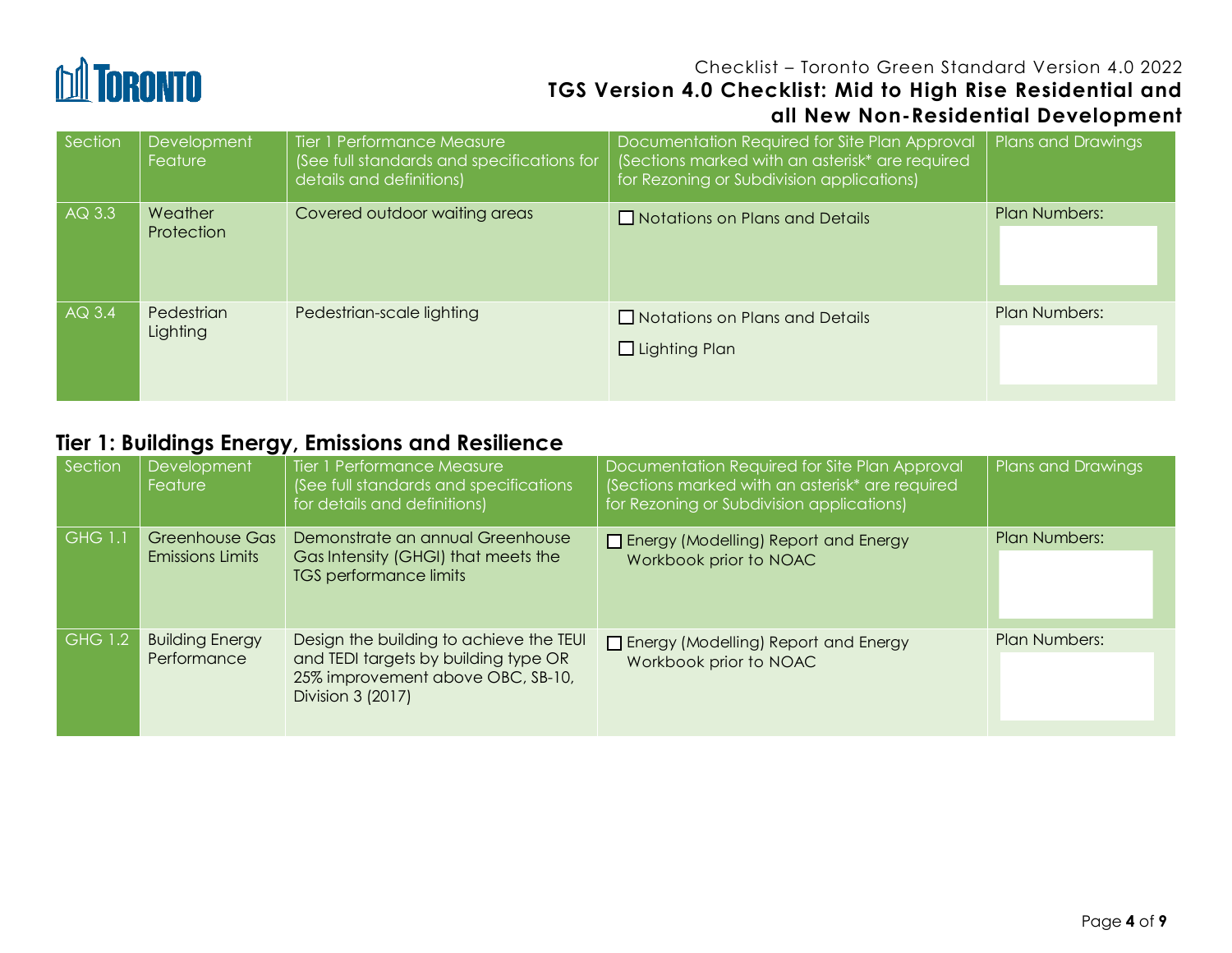

# **Tier 1: Water Quality and Efficiency**

| Section        | Development<br>Feature                                            | Tier 1 Performance Measure<br>(See full standards and specifications<br>for details and definitions)                                                                                                                | Documentation Required for Site Plan Approval<br>(Sections marked with an asterisk* are required<br>for Rezoning or Subdivision applications)                                                                                                                                                                                 | Plans and Drawings   |
|----------------|-------------------------------------------------------------------|---------------------------------------------------------------------------------------------------------------------------------------------------------------------------------------------------------------------|-------------------------------------------------------------------------------------------------------------------------------------------------------------------------------------------------------------------------------------------------------------------------------------------------------------------------------|----------------------|
| <b>*WQ 1.1</b> | Water Balance,<br><b>Quality Control</b><br>& Quantity<br>Control | Design the site to achieve all Water<br><b>Balance, Water Quality and</b><br>Water Quantity control targets required<br>by the Wet Weather Flow Management<br>Guidelines                                            | Stormwater Management Report<br>Notations on Plans (Landscape, Grading,<br>Roof and Details) indicate green infrastructure<br>features and locations consistent with<br><b>Stormwater Report</b>                                                                                                                              | <b>Plan Numbers:</b> |
| <b>*WQ 1.2</b> | <b>Green Streets</b>                                              | Capture and control stormwater runoff<br>from new streets in accordance with<br>the City's green infrastructure standards<br>and specifications for the Right-of-Way                                                | Stormwater Management Report<br>□ Landscape and Planting Plan, Public Utilities<br>Plan consistent with Stormwater Report<br>$\Box$ Notations indicate locations, feature type,<br>location, dimensions and details                                                                                                           | Plan Numbers:        |
| WQ 1.3         | On-site Green<br>Infrastructure                                   | Landscaped site area includes at least<br>one of the following features:<br>□ Enhanced Green Roof<br>$\Box$ Enhanced landscape using<br>pollinator plants<br>$\Box$ Bioretention facility<br>$\Box$ Reforested Area | □ Notations on the Roof Plan, Landscape and<br>Planting Plans to indicate features size, type,<br>location and plant lists<br>$\Box$ Plan list identifies pollinator species if<br>applicable<br>Green Infrastructure Statistics Template<br>$\Box$ Green Roof Statistics Template<br>Stormwater Management Report references | <b>Plan Numbers:</b> |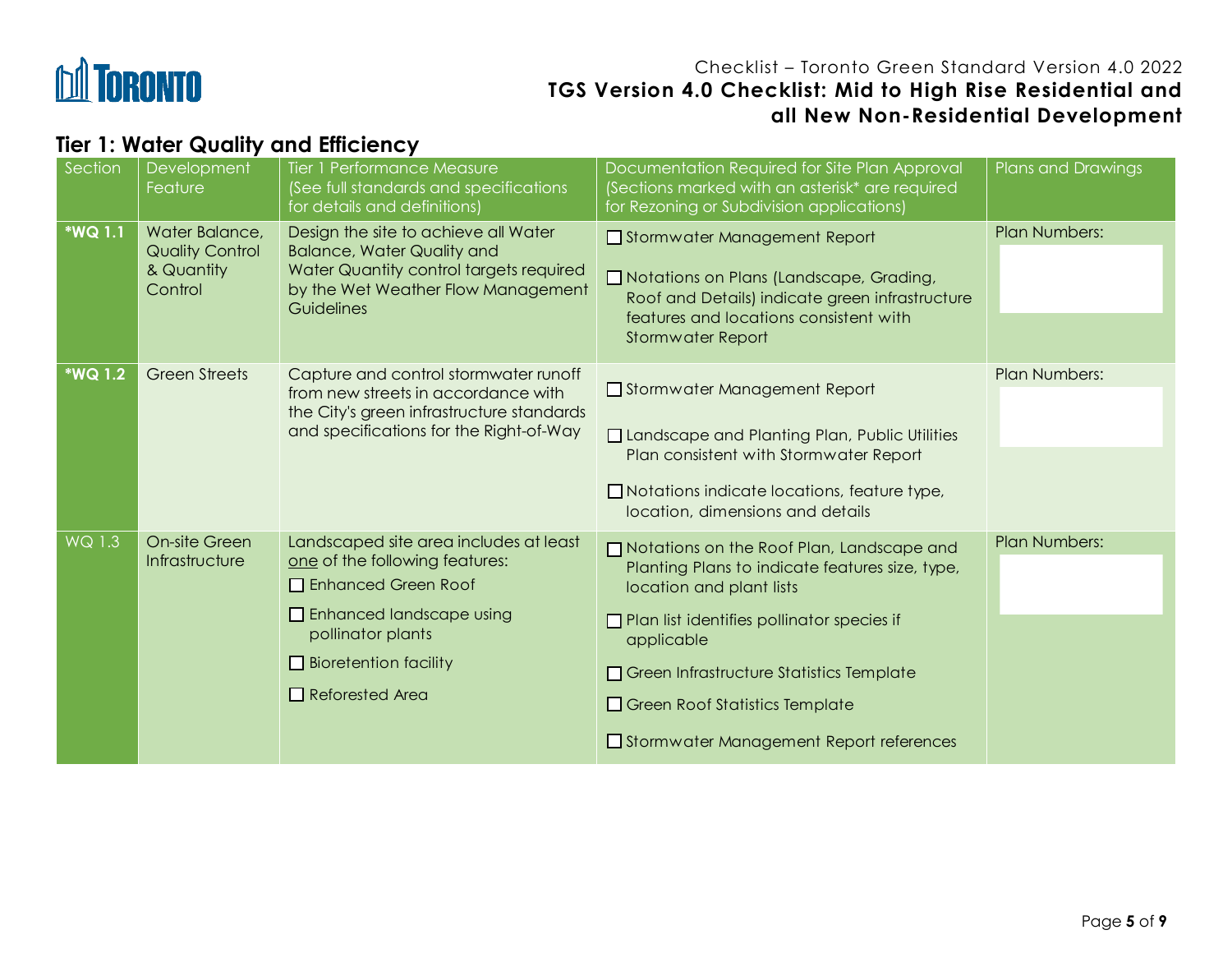

# **Tier 1: Ecology and Biodiversity**

| Section        | Development<br>Feature                           | <b>Tier 1 Performance Measure</b><br>(See full standards and specifications for<br>details and definitions)                | Documentation Required for Site Plan Approval<br>(Sections marked with an asterisk* are required<br>for Rezoning or Subdivision applications)                             | Plans and Drawings   |
|----------------|--------------------------------------------------|----------------------------------------------------------------------------------------------------------------------------|---------------------------------------------------------------------------------------------------------------------------------------------------------------------------|----------------------|
| *EC 1.1        | <b>Tree Planting</b><br>Areas and Soil<br>Volume | Total volume of soil for tree planting<br>areas = 40% of the site area divided by<br>66 m <sup>2</sup> x 30 m <sup>3</sup> | □ TGS V4.0 Statistics Template<br>Soil Volume Template<br>□ Notations indicate soil volume (depth and                                                                     | Plan Numbers:        |
|                |                                                  | Each tree planting area has access to<br>$30m3$ of soil                                                                    | area,) species and quantity for each<br>planting area<br>Soil Volume Plan                                                                                                 |                      |
| <b>*EC 1.2</b> | <b>Trees Along</b><br><b>Street Frontages</b>    | Trees planted along street frontages with<br>access to 30 m <sup>3</sup> of soil/tree                                      | □ Notations indicate soil volume (soil depth<br>and area) species and quantity for each<br>planting area                                                                  | Plan Numbers:        |
|                |                                                  |                                                                                                                            | Planting details, Soil Volume Plan<br>$\Box$ Public Utilities Plan                                                                                                        |                      |
| EC 1.3         | <b>Parking Lots</b>                              | 1 shade tree planted parking lots area<br>for every 5 parking spaces                                                       | □ Notations indicate soil volume (depth and<br>area), species and quantity on the Planting<br>Plan/Soil Volume Plan for parking areas                                     | <b>Plan Numbers:</b> |
| <b>EC 1.4</b>  | Watering<br>Program                              | Four-year Watering program for private<br>trees                                                                            | $\Box$ Notations on the Planting Plan include<br>watering program methods and watering<br>schedule                                                                        | Plan Numbers:        |
| <b>EC 2.1</b>  | Green & Cool<br>Paving                           | Treat 75% of non-roof hardscape to<br>reduce the urban heat island                                                         | □ TGS V4.0 Statistics Template<br>Materials list includes SRI of high albedo<br>paving<br>$\Box$ Notations indicate location of treated<br>hardscape and soft landscaping | Plan Numbers:        |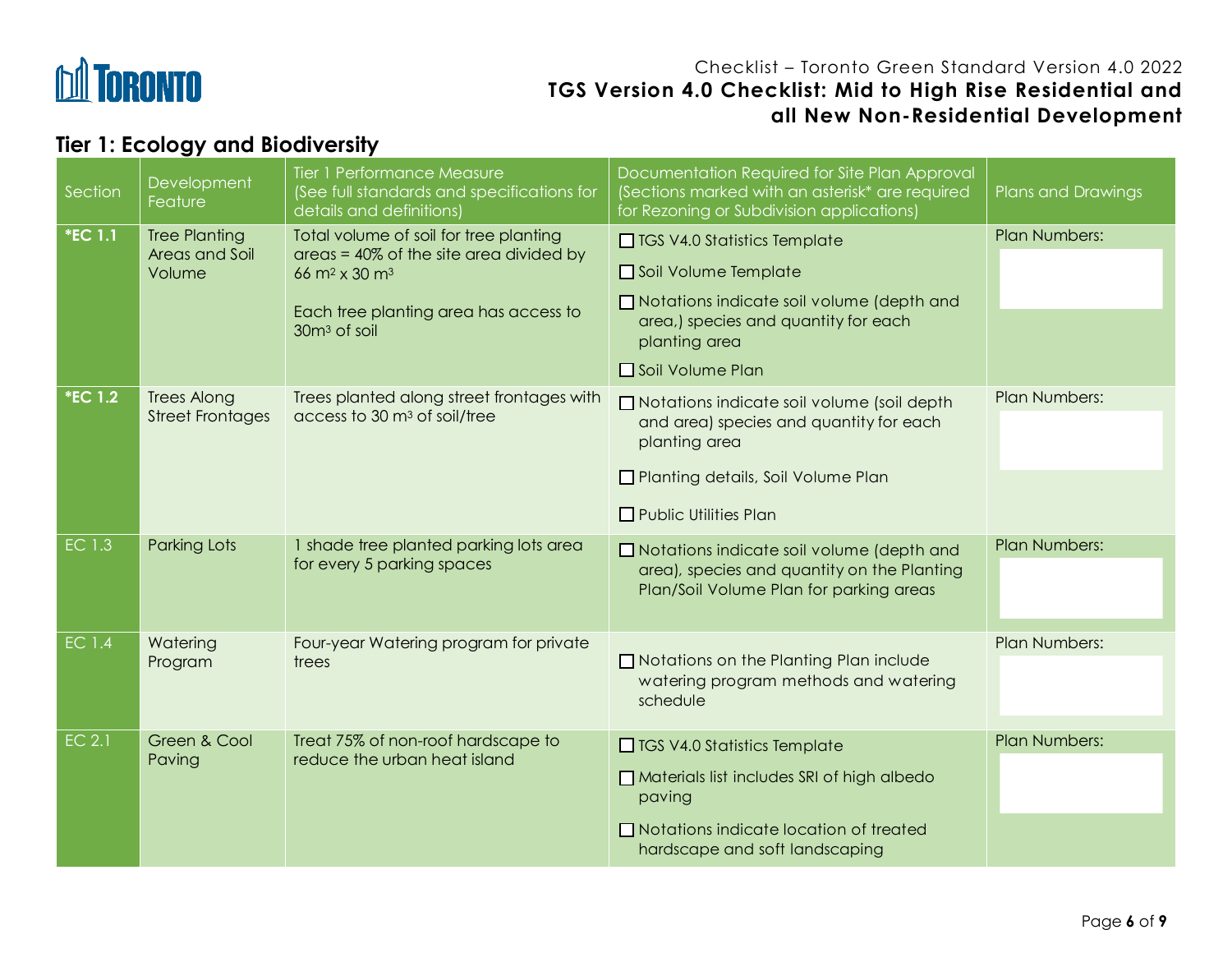

| Section        | Development<br>Feature                                                   | <b>Tier 1 Performance Measure</b><br>(See full standards and specifications for<br>details and definitions)                                                                                                                                                                    | Documentation Required for Site Plan Approval<br>(Sections marked with an asterisk* are required<br>for Rezoning or Subdivision applications)                                                                                                                             | Plans and Drawings   |
|----------------|--------------------------------------------------------------------------|--------------------------------------------------------------------------------------------------------------------------------------------------------------------------------------------------------------------------------------------------------------------------------|---------------------------------------------------------------------------------------------------------------------------------------------------------------------------------------------------------------------------------------------------------------------------|----------------------|
| <b>EC 2.2</b>  | On-site<br>Landscaping,<br>Native and<br><b>Plants</b>                   | Landscape includes 50% native plants<br>and native flowering species                                                                                                                                                                                                           | $\Box$ TGS V4.0 Statistics Template<br>Plant list includes common name, scientific<br>name, size, quantity, stock type, native or<br>non-native and flowering species<br>$\Box$ Notations indicate potable or non-potable<br>irrigation system on Landscape Plan          | <b>Plan Numbers:</b> |
| <b>EC 2.3</b>  | Green & Cool<br>Roofs                                                    | At least one or a combination of the<br>following:<br>Green Roof required under the Green<br>Roof By-Law or,<br>□ Green Roof Bylaw does not apply,<br>provide 100% of Available Roof<br>Space with one or a combination -<br>Green Roof<br>$\Box$ Solar PV<br>$\Box$ Cool Roof | $\Box$ TGS V4.0 Statistics Template<br>Green Roof Statistics Template on roof plan.<br>$\Box$ Notations include green roof locations<br>identified on elevations and roof plans<br>$\Box$ Notations include SRI of cool roof on roof<br>plan and location of solar panels | <b>Plan Numbers:</b> |
| <b>*EC 3.1</b> | <b>Ravine &amp; Natural</b><br>Feature<br>Protected Area:<br>Stewardship | Stewardship Plan implemented for<br>setbacks                                                                                                                                                                                                                                   | $\Box$ Stewardship Plan (if applicable)<br>$\Box$ Notations indicate Stewardship Plan area                                                                                                                                                                                | <b>Plan Numbers:</b> |
| <b>*EC 3.2</b> | <b>Ravine &amp; Natural</b><br>Feature<br>Protected Area:<br><b>NHS</b>  | Natural Heritage System and the Ravine<br>Protected Area planted with 100%<br>native plants                                                                                                                                                                                    | $\Box$ TGS V4.0 Statistics Template<br>$\Box$ Plant list identifies native or non-native<br>species and plants from regionally<br>appropriate seed source                                                                                                                 | <b>Plan Numbers:</b> |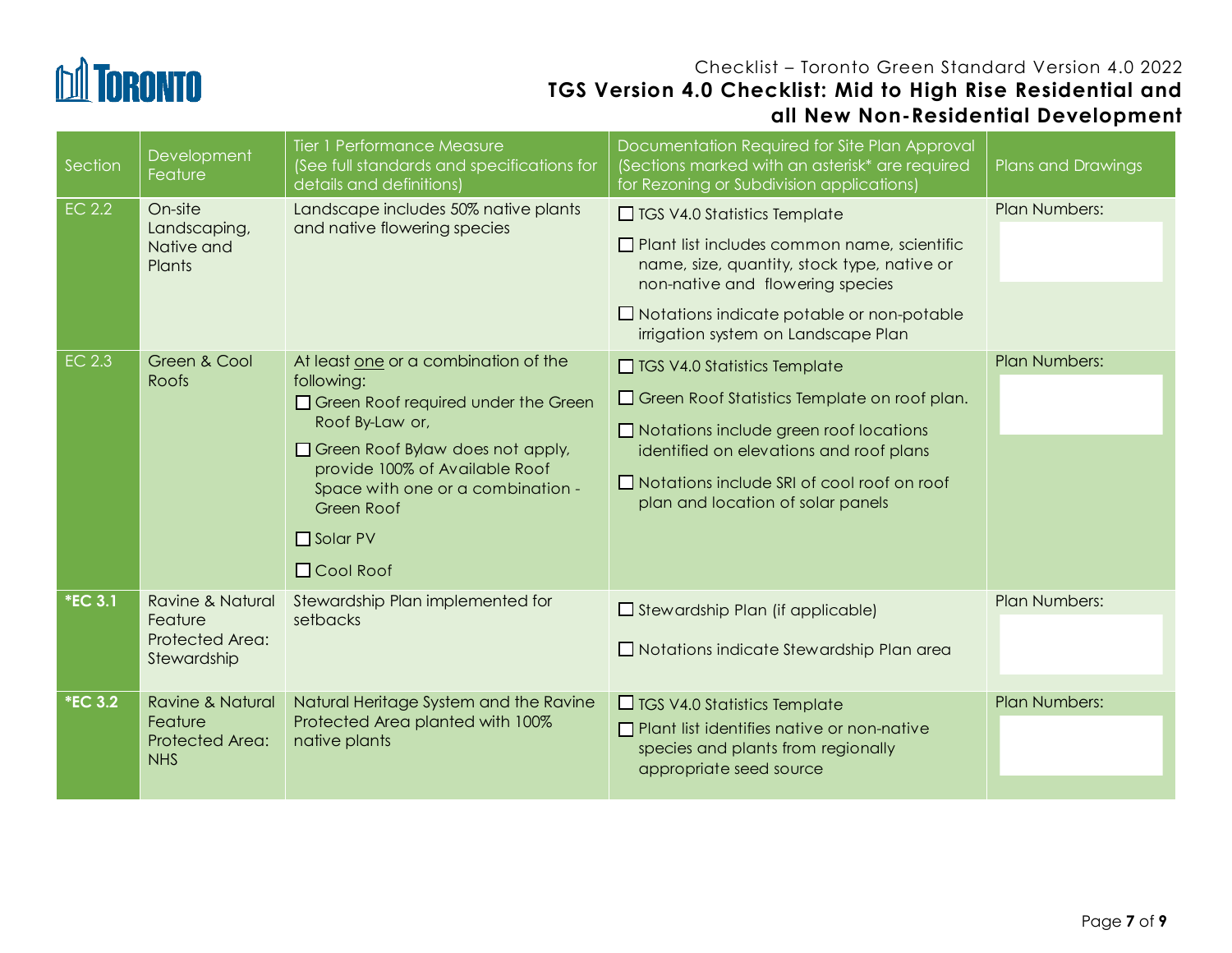

| Section | Development<br>Feature          | Tier 1 Performance Measure<br>(See full standards and specifications for<br>details and definitions)                                     | Documentation Required for Site Plan Approval<br>(Sections marked with an asterisk* are required<br>for Rezoning or Subdivision applications)                                                                                                         | Plans and Drawings   |
|---------|---------------------------------|------------------------------------------------------------------------------------------------------------------------------------------|-------------------------------------------------------------------------------------------------------------------------------------------------------------------------------------------------------------------------------------------------------|----------------------|
| EC 5.1  | <b>Bird-Friendly</b><br>Glazing | 85% of all exterior glazing within the first<br>16m treated including fly-through and<br>High Hazard Areas, to reduce bird<br>collisions | $\Box$ TGS V4.0 Statistics Template<br>$\Box$ Bird Friendly Statistics Template<br>$\Box$ Notations on Elevation Plans include<br>treatment area, and material legend<br>showing type, density and colour of visual<br>markers, and High Hazard Areas | <b>Plan Numbers:</b> |
| EC 5.2  | Rooftop<br>Vegetation           | Glazing 4 m above rooftop vegetation is<br>treated to reduce bird collisions                                                             | $\Box$ Notations include required treated area,<br>type of treatment, surface, density and<br>colour of visual markers                                                                                                                                | <b>Plan Numbers:</b> |
| EC 5.3  | <b>Grate Porosity</b>           | Maximum porosity of ventilation grates is<br>20mm X 20mm or 10mm x50mm                                                                   | $\Box$ Notations indicate location and porosity of<br>ground level grates                                                                                                                                                                             | Plan Numbers:        |
| EC 5.4  | <b>Exterior Lighting</b>        | Dark Sky compliant fixtures                                                                                                              | $\Box$ Notations indicate Dark Sky compliant fixtures<br>$\Box$ Lighting Plan                                                                                                                                                                         | <b>Plan Numbers:</b> |

# **Tier 1: Waste and Circular Economy**

| Section        | <b>Development</b><br><b>Feature</b> | Tier 1 Performance Measure<br>(See full standards and specifications<br>for details and definitions) | Documentation Required for Site Plan Approval<br>(Sections marked with an asterisk* are required<br>for Rezoning or Subdivision applications) | Plans and Drawings   |
|----------------|--------------------------------------|------------------------------------------------------------------------------------------------------|-----------------------------------------------------------------------------------------------------------------------------------------------|----------------------|
| <b>*SW 1.1</b> | <b>Waste Collection</b>              | Waste sorting system for garbage,<br>recycling and organics                                          | $\Box$ TGS V4.0 Statistics Template<br>□ Notations on Floor Plans indicate type and<br>location of waste sorting system                       | <b>Plan Numbers:</b> |
| <b>*SW 1.2</b> | Waste Storage<br>Space               | Waste storage rooms                                                                                  | Motations on Floor Plans or Parking Plans<br>indicate area and location of waste<br>storage rooms                                             | <b>Plan Numbers:</b> |